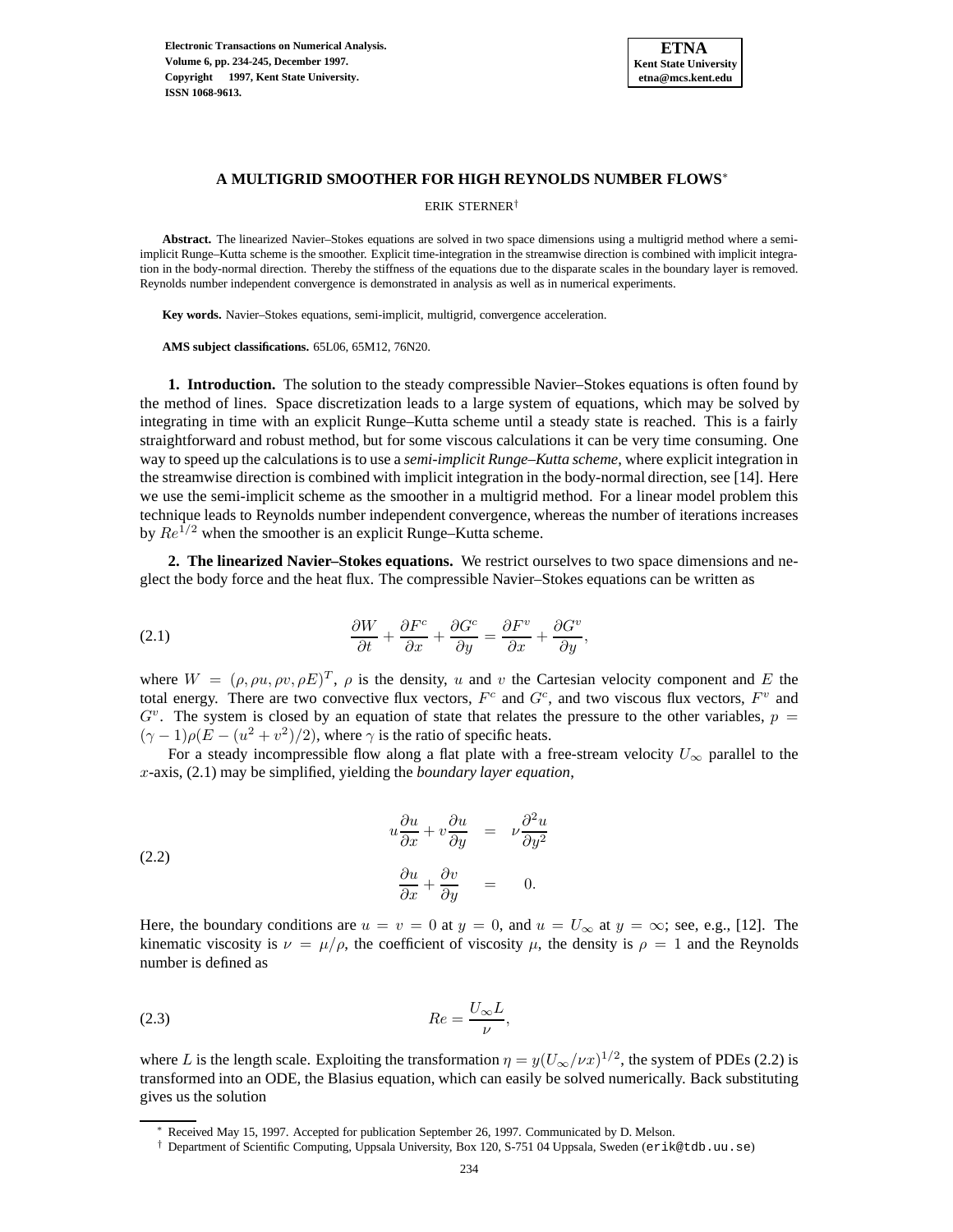### Erik Sterner 235

(2.4) 
$$
W_{Blasius} = (U(x, y), V(x, y), R(x, y))^T,
$$

where  $U(x, y)$  and  $V(x, y)$  are the velocity profiles and  $R(x, y)=1$  is the density. We also obtain an expression for the *boundary layer thickness*,

$$
\delta \approx 5.2 \left(\frac{\nu x}{U_{\infty}}\right)^{1/2},
$$

which is the distance from the plate where  $u \approx 0.99 \cdot U_{\infty}$ . Note that  $\delta \sim Re^{-1/2}$ , i.e., the boundary layers are very thin for high *Re*-flows.

By linearizing the compressible Navier–Stokes equations (2.1) around  $W_{Blasius}$  we obtain a *linear* system of PDEs

(2.6) 
$$
\frac{\partial W}{\partial t} + A_1 \frac{\partial W}{\partial x} + A_2 \frac{\partial W}{\partial y} = B_1 \frac{\partial^2 W}{\partial x^2} + B_2 \frac{\partial^2 W}{\partial y^2} + B_3 \frac{\partial^2 W}{\partial x \partial y} + F,
$$
  
\n
$$
B_1 = \nu \begin{pmatrix} \frac{4}{3} & 0 & 0 \\ 0 & 1 & 0 \\ 0 & 0 & 0 \end{pmatrix}, \quad B_2 = \nu \begin{pmatrix} 1 & 0 & 0 \\ 0 & \frac{4}{3} & 0 \\ 0 & 0 & 0 \end{pmatrix}, \quad B_3 = \nu \begin{pmatrix} 0 & \frac{1}{3} & 0 \\ \frac{1}{3} & 0 & 0 \\ 0 & 0 & 0 \end{pmatrix},
$$
  
\n(2.7) 
$$
A_1 = \begin{pmatrix} U & 0 & \frac{\kappa}{R} \\ 0 & U & 0 \\ R & 0 & U \end{pmatrix}, \quad A_2 = \begin{pmatrix} V & 0 & 0 \\ 0 & V & \frac{\kappa}{R} \\ 0 & R & V \end{pmatrix},
$$

where  $W = (u, v, \rho)^T$ ; cf. [7]. The pressure has been eliminated by the relation  $c^2 = \gamma \cdot p/\rho$ , where we set  $\gamma = 1$ . The function F in (2.6) is a sum of spatial derivatives of  $W_{Blasius}$ . In the sequel we let  $F \equiv 0$ since it has no influence on the convergence. We also set  $c = 1$  and thus  $\kappa = c^2/\gamma = 1$ . If Re is not too low and the Mach number,  $U_{\infty}/c$ , is not too high, our linear model problem approximates very well the solution to the Navier–Stokes equations (2.1) for the subsonic flow over a flat plate.

**3. Space discretization.** The domain  $0 \le x \le 1$  and  $0 \le y \le 1$  is subdivided into  $M \times N$  cells. Along the  $x$ -axis there is a flat plate and the other boundaries are open. We only consider rectangular cells, but the time-stepping methods we study can be used for cells with arbitrary shape as long as the mesh is structured. In the  $y$ -direction the grid is stretched by

(3.1) 
$$
y(\zeta) = \frac{\exp \alpha \zeta - 1}{\exp \alpha - 1},
$$

where  $\alpha$  is a constant,  $\zeta = j/N$  and  $j = 0, 1, \ldots, N$ . This gives a constant stretching factor  $\Delta y_{j+1}/\Delta y_j =$  $1 + \theta$ , where  $\theta = \exp(\alpha/N) - 1$ .

A standard technique to discretize the Navier–Stokes equations in space is the cell centered finite volume method described in [6]. The discretization of the linearized Navier–Stokes equations can be performed in a similar manner. Applying (2.1) on integral form to each cell we obtain

(3.2) 
$$
\frac{dW_{i,j}}{dt} + R_{i,j} = 0, \quad R_{i,j} = \frac{1}{S_{i,j}}(Q_{i,j} - D_{i,j}),
$$

where  $W_{i,j}$  is an approximation of the flow quantity W at the center of cell  $(i,j)$ ,  $R_{i,j}$  is the residual and  $S_{i,j}$  is the area of the cell with edges of lengths  $\Delta x_i$  and  $\Delta y_j$ . In the calculation of the physical flux,  $Q_{i,j}$ , the values at the cell faces are computed by taking the average of the values in the centers of the two adjacent cells.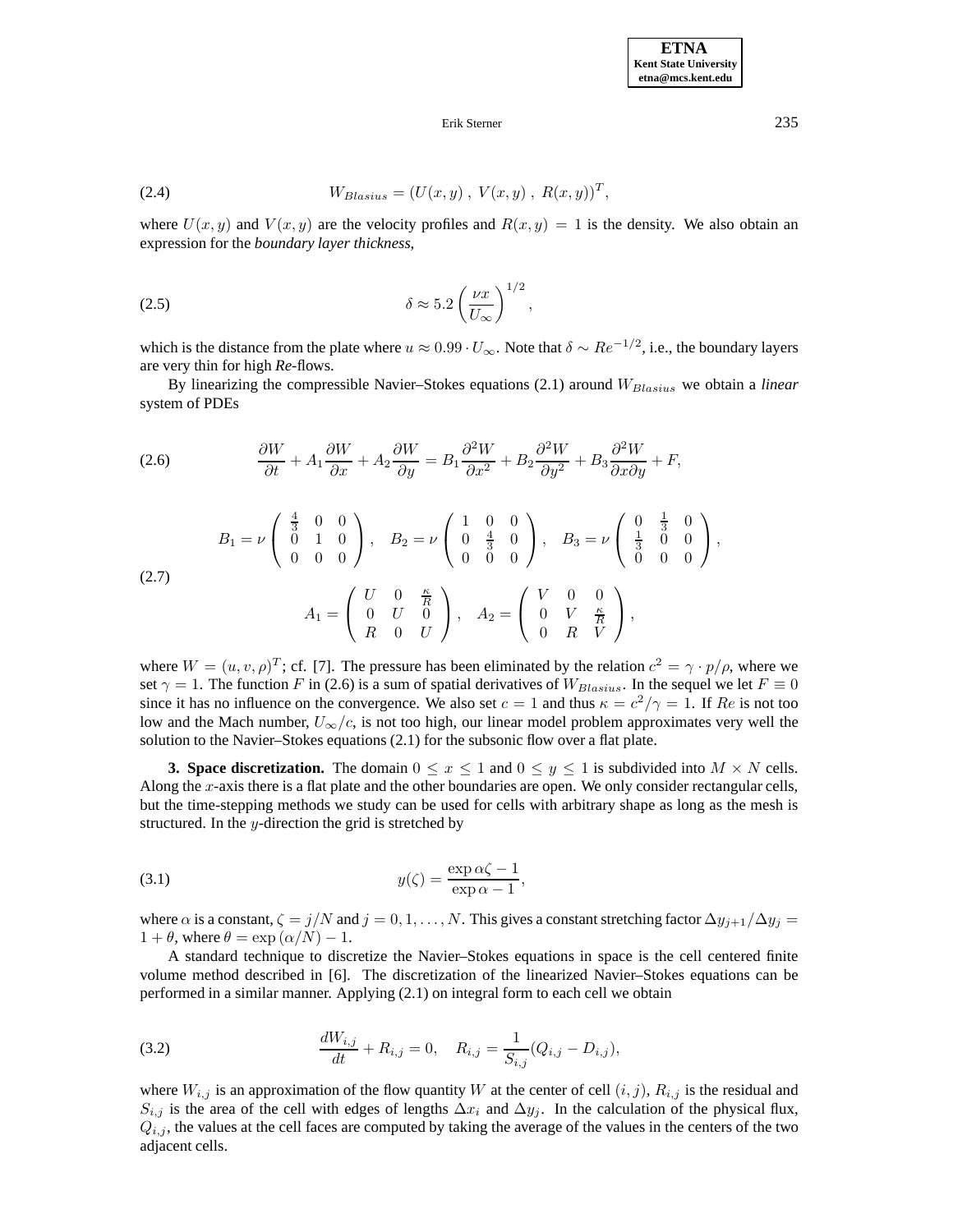Artificial dissipation is introduced as fluxes

$$
D_{i,j} = d_{i+1/2,j} - d_{i-1/2,j} + d_{i,j+1/2} - d_{i,j-1/2},
$$
  

$$
d_{i+1/2,j} = -\varepsilon \cdot \alpha_{i+1/2,j} (W_{i+2,j} - 3W_{i+1,j} + 3W_{i,j} - W_{i-1,j})
$$

$$
(3.3)
$$

$$
d_{i,j+1/2}\quad =\quad -\varepsilon\cdot \alpha_{i,j+1/2}(W_{i,j+2}-3W_{i,j+1}+3W_{i,j}-W_{i,j-1}),
$$

where  $\varepsilon$  is a small constant. For explicit Runge–Kutta schemes we set

$$
\alpha_{i+1/2,j} = \lambda^I = \Delta y(|u| + c) \qquad \alpha_{i,j+1/2} = \lambda^J = \Delta x(|v| + c)
$$

according to the *scalar anisotropic model* in [9]. However, for the semi-implicit schemes this may lead to an excessive amount of damping and therefore both  $\alpha$ -factors are scaled by  $\lambda^I$ , which improves the accuracy of the numerical solution in boundary layers where  $\lambda^J \gg \lambda^I$ .

Finally boundary conditions are introduced by using two layers of ghost cells around the computational domain. At the solid wall the non slip condition is imposed and open boundaries are taken care of by using Riemann invariants; see, e.g., [5].

**4. Time integration.** Applying the space discretization above to the linearized Navier–Stokes equations we obtain a linear system of ODEs

$$
\frac{dW}{dt} + AW = b,
$$

where  $W$  is the vector of the flow variables,  $A$  is the discretization matrix and  $b$  is the right hand side vector with contributions from the boundary conditions. We seek the stationary solution

$$
(4.2) \t\t\tAW = b.
$$

In computational fluid dynamics this has traditionally been done with an explicit *m*-stage Runge–Kutta scheme (ERK) as in [6]:

(4.3)  
\n
$$
W^{(0)} = W^n
$$
\n
$$
W^{(1)} = W^{(0)} + \alpha_1 \Delta t (b - AW^{(0)})
$$
\n
$$
W^{(2)} = W^{(0)} + \alpha_2 \Delta t (b - AW^{(1)})
$$
\n
$$
\vdots
$$
\n
$$
W^{(m)} = W^{(0)} + \alpha_m \Delta t (b - AW^{(m-1)})
$$
\n
$$
W^{n+1} = W^{(m)},
$$

where  $\Delta t$  is a diagonal matrix.

Another approach is to apply a semi-implicit time-integration technique. Consider the splitting  $AW =$  $(B+C)W$ , where

(4.4)  
\n
$$
A_{2} \frac{\partial W}{\partial y} - B_{2} \frac{\partial^{2} W}{\partial y^{2}} \stackrel{\text{discretization}}{\implies} BW
$$
\n
$$
A_{1} \frac{\partial W}{\partial x} - B_{1} \frac{\partial^{2} W}{\partial x^{2}} - B_{3} \frac{\partial^{2} W}{\partial x \partial y} \stackrel{\text{discretization}}{\implies} CW
$$

with the matrices  $A_1, A_2, B_1, B_2$  and  $B_3$  given by (2.7). We finally add the dissipative flux (3.3) to CW. If we copy (4.3), but place BW on the implicit side, we obtain a *semi-implicit Runge–Kutta scheme* (SIRK):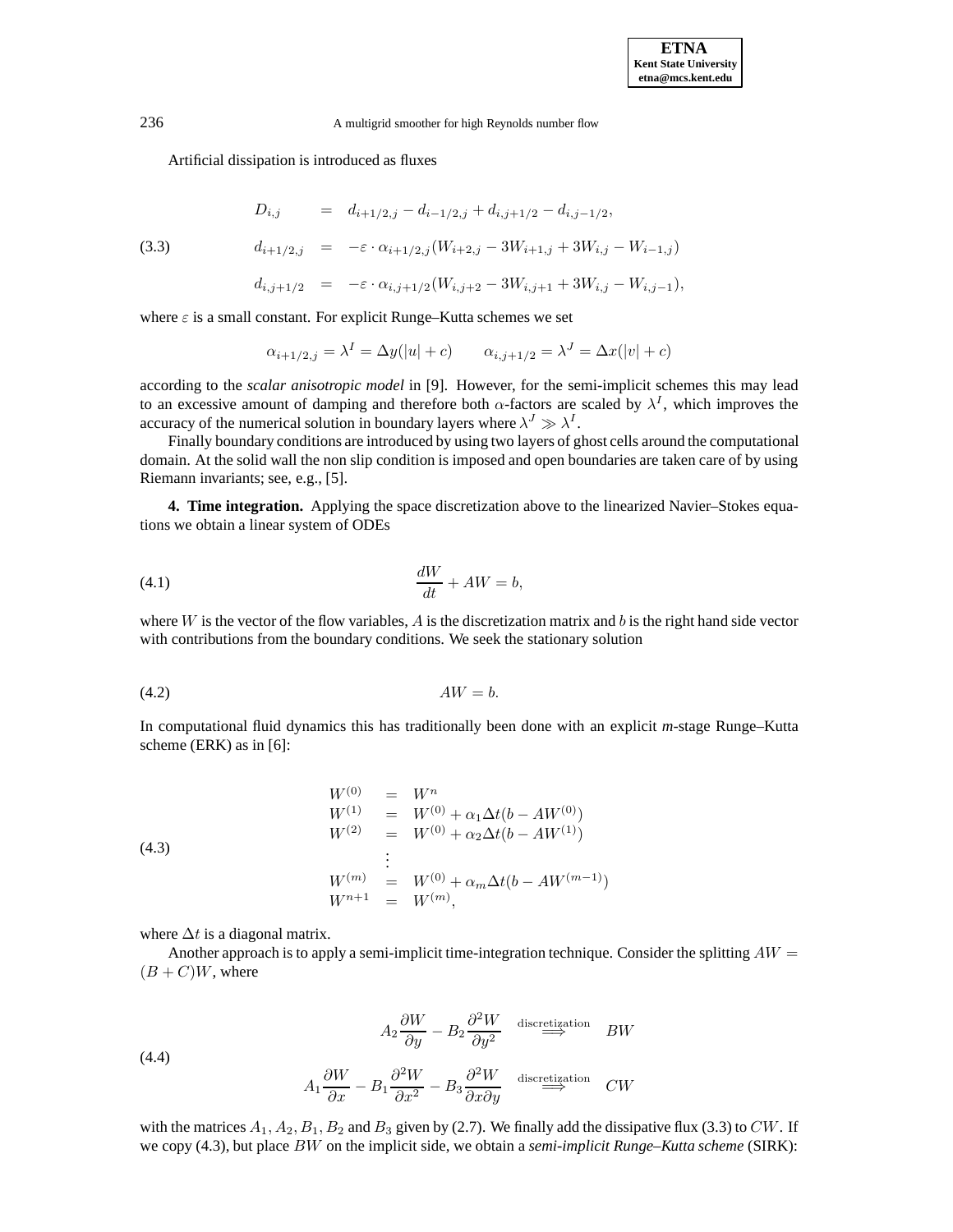## Erik Sterner 237

(4.5)  
\n
$$
W^{(0)} = W^n
$$
\n
$$
(I + \alpha_1 \Delta t B)W^{(1)} = W^{(0)} + \alpha_1 \Delta t (b - CW^{(0)})
$$
\n
$$
(I + \alpha_2 \Delta t B)W^{(2)} = W^{(0)} + \alpha_2 \Delta t (b - CW^{(1)})
$$
\n
$$
\vdots
$$
\n
$$
(I + \alpha_m \Delta t B)W^{(m)} = W^{(0)} + \alpha_m \Delta t (b - CW^{(m-1)})
$$
\n
$$
W^{n+1} = W^{(m)}.
$$

In each stage M block tri-diagonal systems of equations, each with  $3N$  unknowns, have to be solved. It is also possible to define blends of (4.3) and (4.5), e.g. the following two-stage scheme

(4.6) 
$$
W^{(0)} = W^n
$$

$$
(I + \alpha_1 \Delta t B)W^{(1)} = W^{(0)} + \alpha_1 \Delta t (b - CW^{(0)})
$$

$$
W^{(2)} = W^{(0)} + \alpha_2 \Delta t (b - (B + C)W^{(1)})
$$

$$
W^{n+1} = W^{(2)}.
$$

which we call an *explicit semi-implicit Runge–Kutta scheme* (ESIRK).

The schemes (4.5) and (4.6) both belong to a class of methods that in [1] and [2] is called *additive Runge–Kutta schemes*. These schemes are not equivalent to the well-known alternating direction implicit (ADI) schemes, where an approximate factorization is performed and one system of equation is solved for each spatial direction. Instead we treat one direction, where the computational cells are very thin, implicitly and the rest explicitly. It is also clear that the schemes (4.5) and (4.6) are not equivalent to the line Gauss–Seidel method.

## **5. Convergence analysis.**

# **5.1. Time step restrictions for a scalar model problem.** Let us study a simple *scalar* PDE,

(5.1) 
$$
\frac{\partial u}{\partial t} + c_1 \frac{\partial u}{\partial x} + c_2 \frac{\partial u}{\partial y} = a \frac{\partial^2 u}{\partial x^2} + b \frac{\partial^2 u}{\partial x \partial y} + c \frac{\partial^2 u}{\partial y^2},
$$

where  $c_1, c_2, a, b$  and c are real constants. Discretizing (5.1) by centered differences, applying a Fourier transformation and separating *x*-, *xx*- and *xy*-derivatives from *y*- and *yy*-derivatives according to (4.4), we obtain the test equation

$$
\frac{d\hat{u}}{dt} = \lambda \hat{u},
$$

with  $\lambda = \lambda^{Ex} + \lambda^{Im}$  and

(5.3)

$$
\lambda^{Im} = -ic_2 \frac{\sin \omega_y \Delta y}{\Delta y} - c \frac{4 \sin^2 \frac{\omega_y \Delta y}{2}}{\Delta y^2}
$$

$$
\lambda^{Ex} = -ic_1 \frac{\sin \omega_x \Delta x}{\Delta x} - a \frac{4 \sin^2 \frac{\omega_x \Delta x}{2}}{\Delta x^2} - b \frac{\sin \omega_x \Delta x}{\Delta x} \cdot \frac{\sin \omega_y \Delta y}{\Delta y} .
$$

Applying a Runge–Kutta scheme to (5.2), one time-step can be written

(5.4) 
$$
\hat{u}^{n+1} = p(z_1, z_2)\hat{u}^n,
$$

where we have the two complex parameters  $z_1 = \Delta t \lambda^{Ex}$  and  $z_2 = \Delta t \lambda^{Im}$ . For SIRK and ESIRK,  $p(z_1, z_2)$  is a rational function, whereas for ERK it is a polynomial in  $z = z_1 + z_2$ .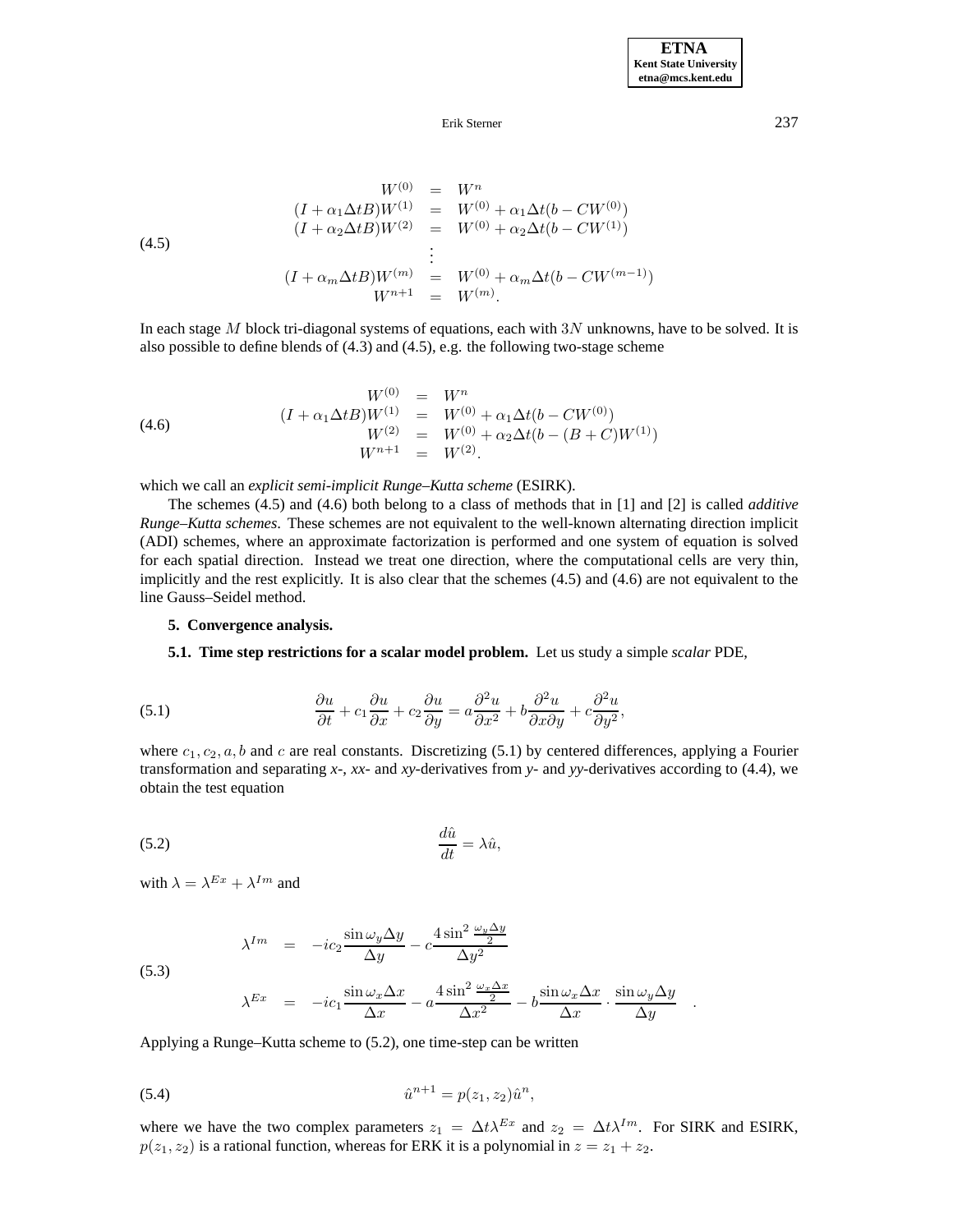In [14] we gave stability restrictions for the Runge–Kutta schemes when applied to the test equation (5.2). For the explicit scheme this is straightforward; we numerically compute the domain in the complex plane where  $|p(z_1, z_2)| \leq 1$ . For the semi-implicit schemes, things are a little bit more complicated since we want our time step to be based solely on  $\lambda^{Ex}$  and not on  $\lambda^{Im}$ . In [14] we therefore derived a closed set,  $\Omega$ , in the complex plane, so that the scheme is *A-stable* in  $z_2$  if  $z_1 \in \Omega$ . In other words

$$
z_1 \in \Omega
$$
 and  $\Re(z_2) \leq 0 \Rightarrow |p(z_1, z_2)| \leq 1$ ,

i.e., we have to choose  $\Delta t$  such that  $z_1 = \Delta t \lambda^{Ex} \in \Omega$ . Here we make the reasonable assumption that  $c \geq 0$ .

In Fig.5.1 we plot the stability domain  $\Omega$  for the schemes (4.5) and (4.6), where we have  $(\alpha_1, \alpha_2)$  =  $(1, 1)$ . We also give the stability domain in the *z*-plane for the corresponding explicit scheme (4.3).



FIG. 5.1. *Stability regions for ERK, SIRK and ESIRK, when*  $(\alpha_1, \alpha_2) = (1, 1)$ 

As in [11] time step restrictions are found by cutting out a rectangular area

$$
\Omega = \{ z : -\Omega_{\text{CFL}} \leq \Im(z) \leq \Omega_{\text{CFL}}, -\Omega_{\text{RK}} \leq \Re(z) \leq 0 \}
$$

of the stability domains in Fig.5.1 and choosing

(5.5) 
$$
\Delta t = \min (\Delta t_{\text{inviscid}}, \Delta t_{\text{viscous}}).
$$

For SIRK and ESIRK we have

(5.6)  
\n
$$
\Delta t_{\text{inviscid}} \leq \frac{\Omega_{\text{CFL}}}{\max |\Im(\lambda^{Ex})|}, \qquad \max |\Im(\lambda^{Ex})| = \frac{|c_1|}{\Delta x},
$$
\n
$$
\Delta t_{\text{viscous}} \leq \frac{\Omega_{\text{RK}}}{\max |\Re(\lambda^{Ex})|}, \qquad \max |\Re(\lambda^{Ex})| = \frac{4|a|}{\Delta x^2} + \frac{|b|}{\Delta x \Delta y}
$$

and for ERK

(5.7)  
\n
$$
\Delta t_{\text{inviscid}} \leq \frac{\Omega_{\text{CFL}}}{\max |\Im(\lambda)|}, \qquad \max |\Im(\lambda)| = \frac{|c_1|}{\Delta x} + \frac{|c_2|}{\Delta y},
$$
\n
$$
\Delta t_{\text{viscous}} \leq \frac{\Omega_{\text{RK}}}{\max |\Re(\lambda)|}, \qquad \max |\Re(\lambda)| = \frac{4|a|}{\Delta x^2} + \frac{|b|}{\Delta x \Delta y} + \frac{4|c|}{\Delta y^2}.
$$

Note that the stability domain for SIRK is not attached to the imaginary axis. However, since we are solving a viscous problem this does not cause any instability problems.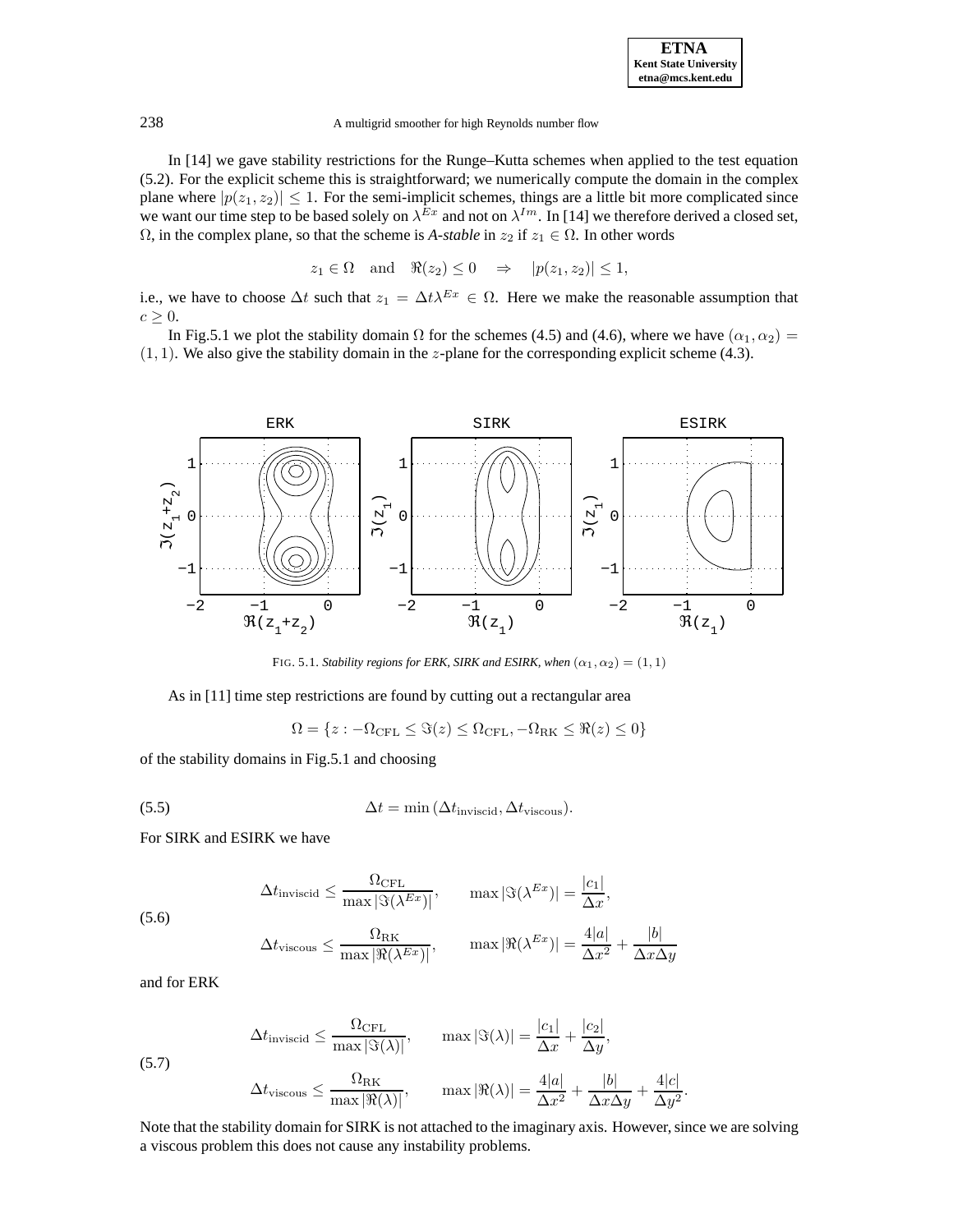**ETNA Kent State University etna@mcs.kent.edu**

## Erik Sterner 239

**5.2. Wave propagation for a scalar model problem.** Consider the Runge–Kutta smoothers ERK, SIRK and ESIRK, defined by (4.3), (4.5) and (4.6). We set  $(\alpha_1, \alpha_2) = (1, 1)$ , so that the stability regions in Fig.5.1 can be used. For problems with dominant first derivatives, the convergence process of an iterative method of Runge–Kutta type is a combination of propagation of smooth error modes out of the computational domain and damping of oscillatory modes [3]. Let us analyze the schemes with respect to wave propagation and damping as proposed in [3]. As a model problem we take the hyperbolic part of (5.1),

(5.8) 
$$
\frac{\partial u}{\partial t} + c_1 \frac{\partial u}{\partial x} + c_2 \frac{\partial u}{\partial y} = 0,
$$

on a two-dimensional grid with step sizes  $\Delta x$  and  $\Delta y$ , where  $(x, y) = (\Delta x \mu, \Delta y \nu)$ . We assume that  $\Delta x \gg \Delta y$ , which is typical for a boundary layer region. The two non-negative constants  $c_1$  and  $c_2$  are of the same order. The Fourier representation of the grid function  $u_{\mu\nu}$  is

(5.9)  

$$
u_{\mu\nu} = u(\Delta x \mu, \Delta y \nu) = \int_D \exp\left(i(\omega_x \Delta x \mu + \omega_y \Delta y \nu)\right) \hat{u}(\omega) d\omega,
$$

$$
\omega = (\omega_x, \omega_y)^T, \quad D = [-\pi/\Delta x, \pi/\Delta x] \times [-\pi/\Delta y, \pi/\Delta y].
$$

Discretization by centered difference approximations gives

(5.10)  
\n
$$
(Au)_{\mu\nu} = \int_D \hat{A} \exp \left( i(\omega_x \Delta x \mu + \omega_y \Delta y \nu) \right) \hat{u}(\omega) d\omega,
$$
\n
$$
\hat{A} = -i \left( c_1 \frac{\sin \omega_x \Delta x}{\Delta x} + c_2 \frac{\sin \omega_y \Delta y}{\Delta y} \right),
$$

where  $\hat{A}$  is the Fourier transform of the difference operator A. One iteration with the smoothers can be written  $\hat{u}^{n+1} = p(z_1, z_2)\hat{u}^n$ , where

$$
p(z_1, z_2) = 1 + (z_1 + z_2) + (z_1 + z_2)^2
$$
 for ERK,

(5.11) 
$$
p(z_1, z_2) = ((1 - z_2)(1 - z_2))^{-1}(1 + z_1 + z_1^2 - z_2)
$$
 for SIRK,  

$$
p(z_1, z_2) = (1 - z_2)^{-1}(1 + z_1 + z_1^2 + z_1 z_2)
$$
 for ESIRK.

Let us split the grid function in one smooth and one oscillatory part

(5.12)  
\n
$$
u_{\mu\nu}^{n+1} = (u_{\mu\nu}^{n+1})_S + (u_{\mu\nu}^{n+1})_O
$$
\n
$$
= \int_{D_0} \exp\left(\ln p(z_1, z_2) + i(\omega_x \Delta x \mu + \omega_y \Delta y \nu)\right) \hat{u}^n(\omega) d\omega +
$$
\n
$$
\int_{D_1} p(z_1, z_2) \exp\left(i(\omega_x \Delta x \mu + \omega_y \Delta y \nu)\right) \hat{u}^n(\omega) d\omega.
$$

Correspondingly the wave number domain  $D$  is divided in two parts  $D_0$  and  $D_1$ . The oscillatory part  $(u_{\mu\nu}^{n+1})_O$  is damped out if  $|p(z_1, z_2)| < 1$  for  $\omega \in D_1$ .

We now study the smooth part. For small wave numbers, i.e.  $\omega \in D_0$ , we expand the logarithm of  $p(z_1, z_2)$  in a Taylor series, which for all three schemes gives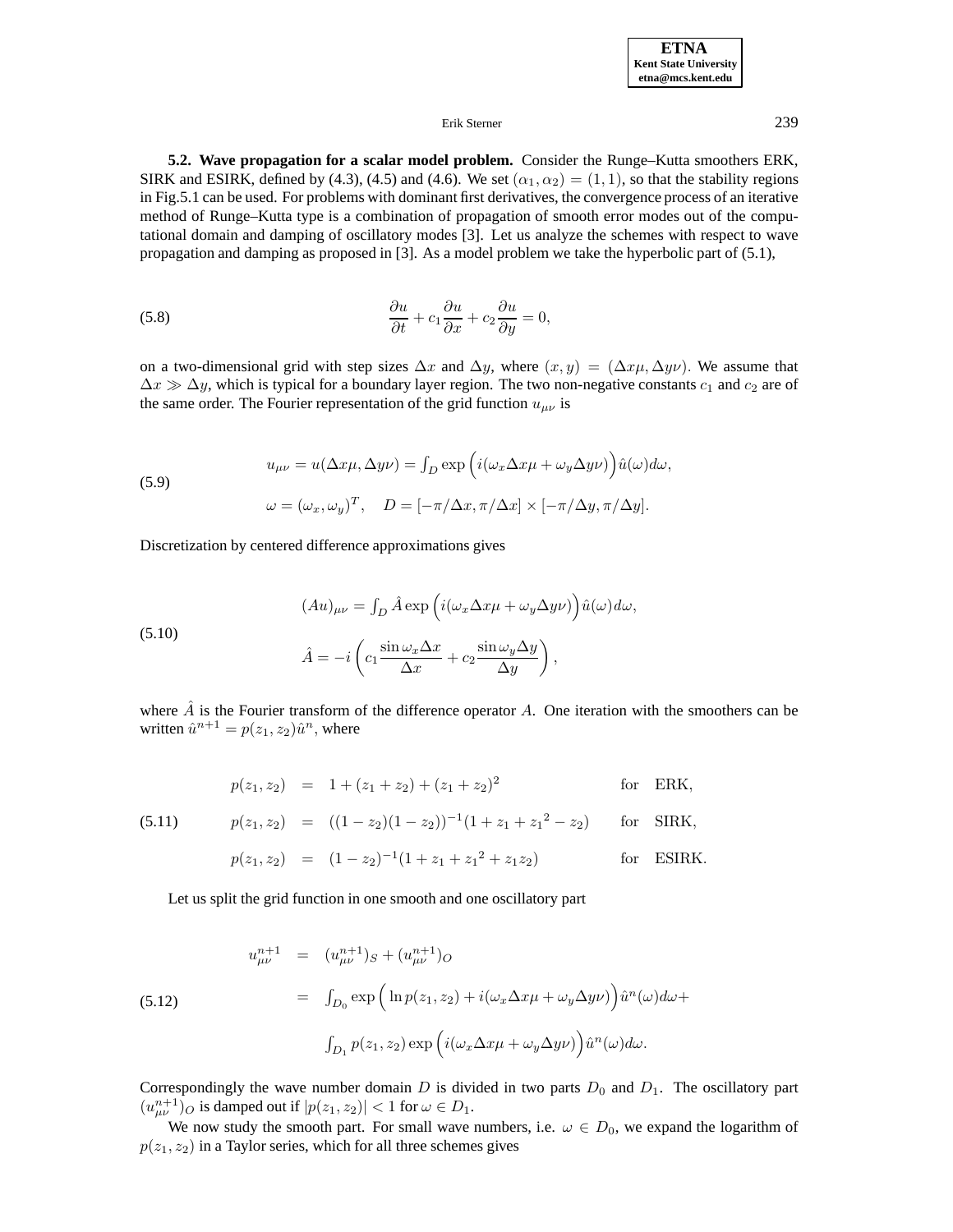$$
\ln p(z_1, z_2) = z_1 + z_2 + 0.5(z_1 + z_2)^2 + \mathcal{O}(h^3)
$$
  
\n
$$
= -i\Delta t \left( c_1 \frac{\sin \omega_x \Delta x}{\Delta x} + c_2 \frac{\sin \omega_y \Delta y}{\Delta y} \right) -
$$
  
\n(5.13)  
\n
$$
0.5\Delta t^2 \left( c_1 \frac{\sin \omega_x \Delta x}{\Delta x} + c_2 \frac{\sin \omega_y \Delta y}{\Delta y} \right)^2 + \mathcal{O}(h^3)
$$
  
\n
$$
= -i\Delta t (c_1 \omega_x + c_2 \omega_y) - 0.5\Delta t^2 (c_1 \omega_x + c_2 \omega_y)^2 + \mathcal{O}(h^3),
$$

where  $w \in D_0$  and  $h = \max(\Delta x, \Delta y)$ . Exploiting (5.13) the smooth part can be written

(5.14)  
\n
$$
\exp\left(\ln p(z_1, z_2) + i(\omega_x \Delta x \mu + \omega_y \Delta y \nu)\right)
$$
\n
$$
= \exp\left(i\left(\left(-c_1 \frac{\Delta t}{\Delta x} + \mu\right) \omega_x \Delta x + \left(-c_2 \frac{\Delta t}{\Delta y} + \nu\right) \omega_y \Delta y\right) - 0.5\Delta t^2 (c_1 \omega_x + c_2 \omega_y)^2 + \mathcal{O}(h^3)\right).
$$

The time step  $\Delta t$  is restricted by the stability conditions (5.5)–(5.7), where we choose  $\Omega_{\text{CFL}} = 0.7$  for SIRK and ESIRK and  $\Omega_{\text{CFL}} = 1.0$  for ERK. Inserting the maximum time steps into (5.14) and assuming small enough space steps yields

$$
\exp\left(\ln p(z_1, z_2) + i(\omega_x \Delta x \mu + \omega_y \Delta y \nu)\right)
$$
\n
$$
\approx \exp\left(i\left(\left(-\frac{c_1 \Delta y}{c_2 \Delta x} \cdot \Omega_{\text{CFL}} + \mu\right) \omega_x \Delta x + \left(-\Omega_{\text{CFL}} + \nu\right) \omega_y \Delta y\right) - 0.5 \cdot \Omega_{\text{CFL}}^2 \cdot \Delta y^2 \left(\frac{c_1}{c_2} \omega_x + \omega_y\right)^2\right),
$$

for ERK and correspondingly

$$
\exp\left(\ln p(z_1, z_2) + i(\omega_x \Delta x \mu + \omega_y \Delta y \nu)\right)
$$
  
(5.16) 
$$
\approx \exp\left(i\left((-\Omega_{\text{CFL}} + \mu) \omega_x \Delta x + \left(-\frac{c_2 \Delta x}{c_1 \Delta y} \cdot \Omega_{\text{CFL}} + \nu\right) \omega_y \Delta y\right) -
$$

$$
0.5 \cdot \Omega_{\text{CFL}}^2 \cdot \Delta x^2 \left(\omega_x + \frac{c_2}{c_1} \omega_y\right)^2\right),
$$

for SIRK and ESIRK. Inserting (5.15) and (5.16) in (5.12) we obtain

(5.17) 
$$
\left(u_{\mu\nu}^{n+1}\right)_S \approx \left(u_{\mu-\Omega_{\text{CFL}}\cdot\left(c_1\Delta y\right)/(c_2\Delta x),\nu-\Omega_{\text{CFL}}}\right)_S,
$$

for ERK and

(5.18) 
$$
\left(u_{\mu\nu}^{n+1}\right)_S \approx \left(u_{\mu-\Omega_{\text{CFL}},\nu-\Omega_{\text{CFL}}\cdot (c_2\Delta x)/(c_1\Delta y)}\right)_S,
$$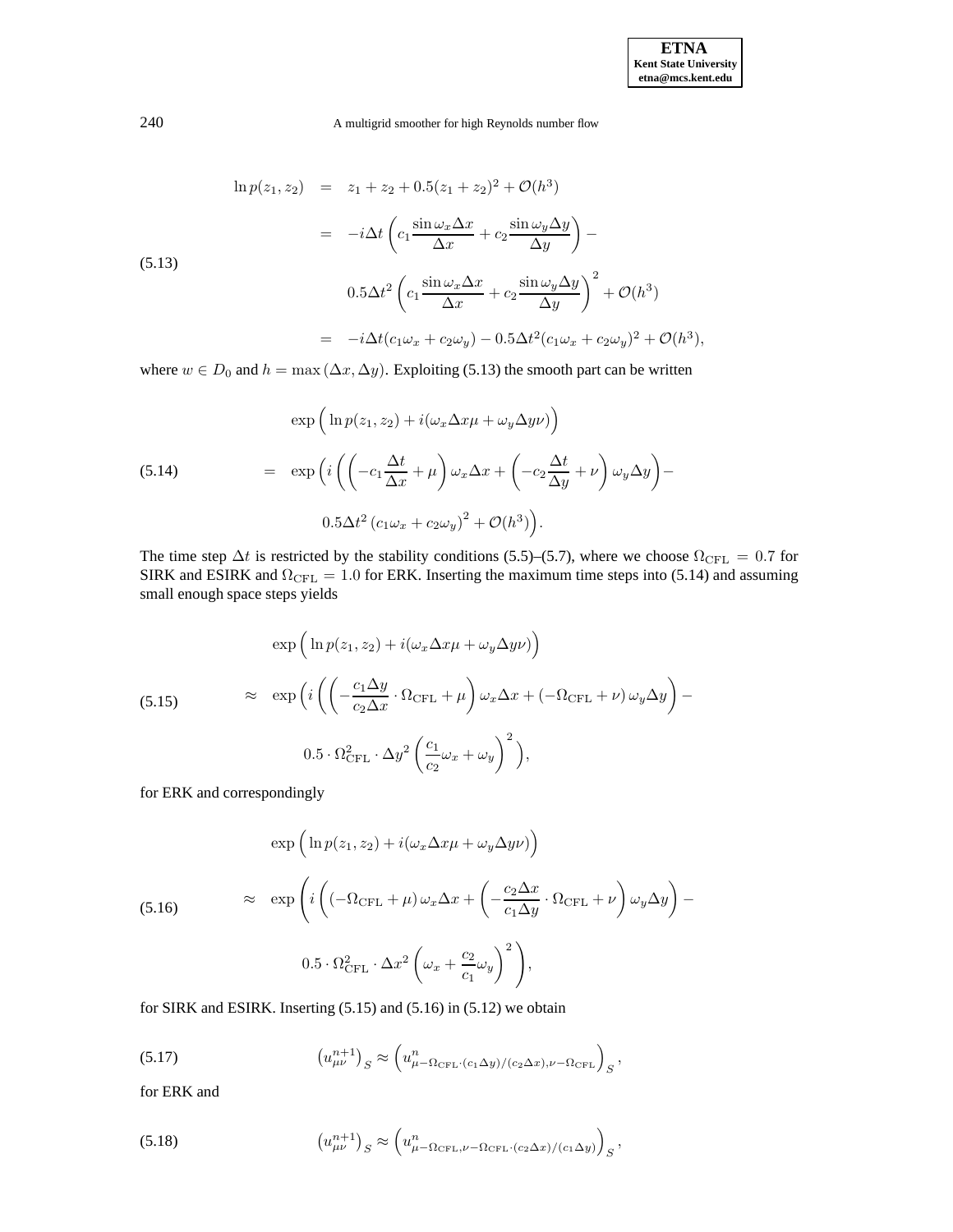$\frac{\Delta y \rightarrow y}{\Delta y}$ ;

## Erik Sterner 241

for SIRK and ESIRK, i.e., in one iteration smooth waves are transported a distance

 $(x_{\text{dist}}, y_{\text{dist}}) = \Omega_{\text{CFL}} \cdot \Delta y \cdot (c_1/c_2, 1)$  by ERK,

$$
(5.19)
$$

$$
(x_{\text{dist}}, y_{\text{dist}}) = \Omega_{\text{CFL}} \cdot \Delta x \cdot (1, c_2/c_1)
$$
 by SIRK and ESIRK.

Since  $\Delta x \gg \Delta y$  smooth waves are transported faster out of the computational domain by the semi-implicit schemes.

Taylor expansion of the functions in  $(5.11)$  for small  $z_1$  and  $z_2$  yields

(5.20) 
$$
|p(z_1, z_2)| = 1 - \mathcal{O}(\Delta y^2) \quad \text{for ERK,}
$$

$$
|p(z_1, z_2)| = 1 - \mathcal{O}(\Delta x^2) \quad \text{for SIRK and ESIRK,}
$$

i.e., smooth waves are better damped by the semi-implicit schemes.

**5.3. The linearized Navier–Stokes equations.** We here derive time-step restrictions for the linearized Navier–Stokes equations in the same way as we did for the scalar model problem in Section 5.1. Discretizing (2.6) by centered differences and applying the Fourier transformation we obtain an ODE,

(5.21) 
$$
\frac{d\hat{W}_{\omega}}{dt} + A_{\omega}\hat{W}_{\omega} = b,
$$

where  $A_{\omega} = B_{\omega} + C_{\omega}$  and

$$
B_{\omega} = iA_2 \frac{\sin \omega_y \Delta y}{\Delta y} + B_2 \frac{4 \sin^2 \frac{\omega_y \Delta y}{2}}{\Delta y^2}
$$
  
(5.22)  

$$
C_{\omega} = iA_1 \frac{\sin \omega_x \Delta x}{\Delta x} + B_1 \frac{4 \sin^2 \frac{\omega_x \Delta x}{2}}{\Delta x^2} + B_3 \frac{\sin \omega_x \Delta x}{\Delta x} \cdot \frac{\sin \omega_y \Delta y}{\Delta y}
$$

cf. (4.4). We proceed by splitting the matrices into one inviscid and one viscous part, e.g.,  $A_\omega = A_\omega^{\text{invisible}} +$  $A_{\omega}^{\text{viscous}}$ . Thereby the time step for ERK can be chosen according to (5.5), where

$$
\Delta t_{\text{invisible}} \leq \frac{\Omega_{\text{CFL}}}{\max \lambda(A_{\omega}^{\text{invisible}})}
$$
\n
$$
\Delta t_{\text{viscous}} \leq \frac{\Omega_{\text{RK}}}{\max \lambda(A_{\omega}^{\text{viscous}})}
$$

are based on the following estimates of the spectral radii

$$
\max \lambda(A_{\omega}^{\text{invisible}}) = \frac{|U|}{\Delta x} + \frac{|V|}{\Delta y} + c \left(\frac{1}{\Delta x^2} + \frac{1}{\Delta y^2}\right)^{1/2}
$$
  
(5.24)  

$$
\max \lambda(A_{\omega}^{\text{viscous}}) = \frac{4}{3}\nu\left(\frac{4}{\Delta x^2} + \frac{4}{\Delta y^2}\right).
$$

Correspondingly we have for semi-implicit schemes

$$
\Delta t_{\text{invisible}} \leq \frac{\Omega_{\text{CFL}}}{\max \lambda(C_{\omega}^{\text{invisible}})}
$$

(5.25)

$$
\Delta t_{\rm viscous} \quad \leq \quad \frac{\Omega_{\rm RK}}{\max\lambda(C_{\omega}^{\rm viscous})} \quad ,
$$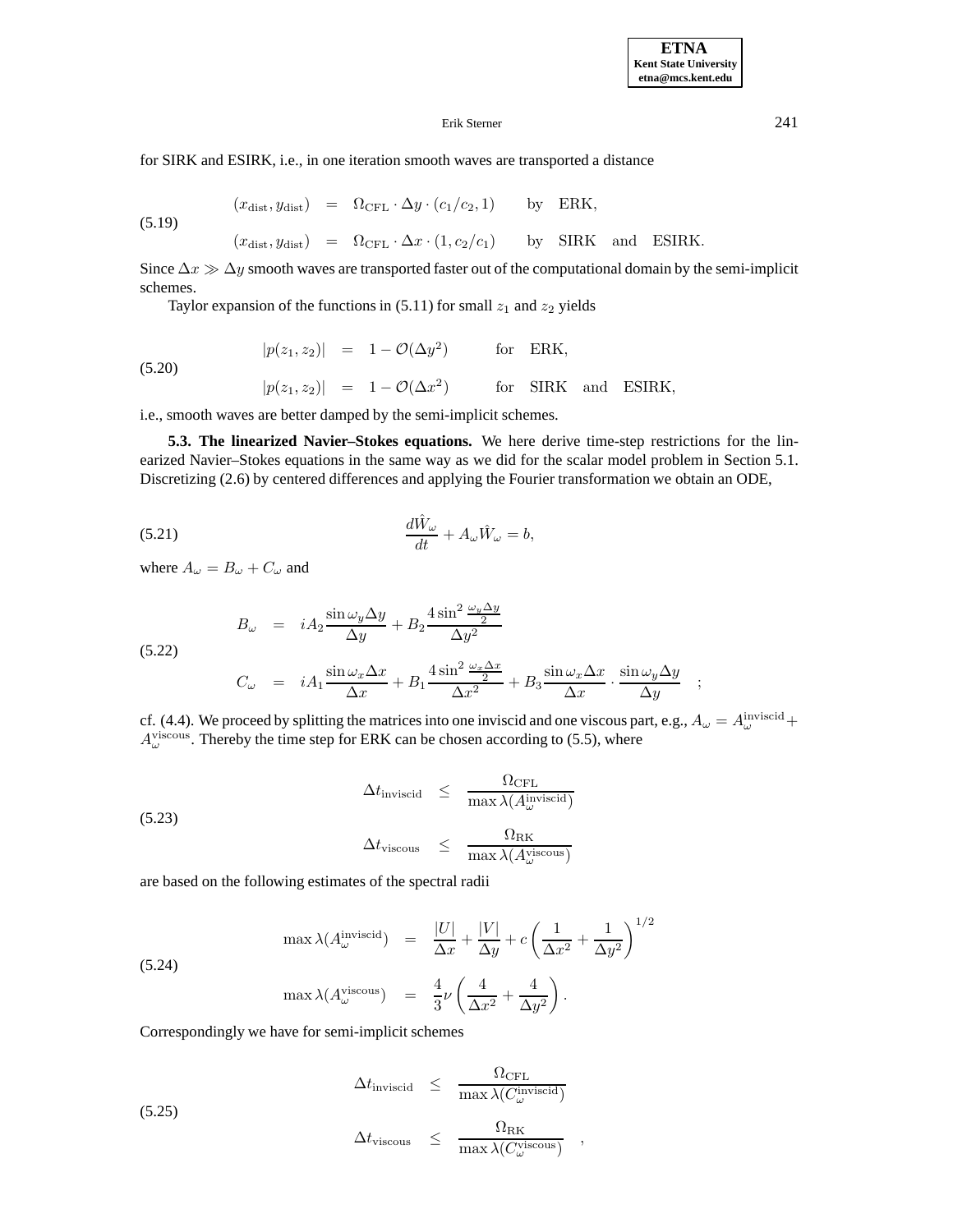**ETNA Kent State University etna@mcs.kent.edu**

242 A multigrid smoother for high Reynolds number flow

and

$$
\max \lambda(C_{\omega}^{\text{invisible}}) = \frac{|U|}{\Delta x} + \frac{c}{\Delta x}
$$
\n
$$
\max \lambda(C_{\omega}^{\text{viscous}}) = \frac{4}{3}\nu \left(\frac{4}{\Delta x^2} + \frac{1}{4\Delta x \Delta y}\right).
$$

In [13] the stability restrictions (5.23) and (5.25) were studied for the flow over a flat plate. Assuming a reasonable refinement in the boundary layer region, the inviscid condition proved to be the more restrictive. We also assume that the grid is refined so that the truncation error is of the same order for all  $Re$ . Since the boundary layer thickness is  $\mathcal{O}(Re^{-1/2})$  according to (2.5), we have a typical cell size  $\Delta x = \mathcal{O}(1)$  and  $\Delta y = \mathcal{O}(Re^{-1/2})$  in the boundary layer. Relation (5.19) thus says that smooth waves are transported a distance  $O(Re^{-1/2})$  in one ERK iteration and correspondingly  $O(1)$  in one SIRK or ESIRK iteration. The number of iterations before smooth error modes are outside the computational domain is therefore

(5.27) 
$$
\# \text{iter} = \mathcal{O}(Re^{1/2}) \qquad \text{for ERK},
$$

$$
\# \text{iter} = \mathcal{O}(1) \qquad \text{for SIRK and ESIRK},
$$

indicating Re-independent convergence for the semi-implicit schemes.

**6. Multigrid.** Since only a linear problem is considered, we use the following linear formulation of the multigrid method:

| procedure $MG(l, u, f)$ ;                           |
|-----------------------------------------------------|
| if $(l = 0)$ then $u = S^{(\nu_1 + \nu_2)}(u, f)$ ; |
| else begin                                          |
| $u = S^{(\nu_1)}(u, f)$ ;                           |
| $d = r * (L_l u - f)$ ;                             |
| $v = 0$ ;                                           |
| for $i = 1(1) \gamma$ do $MG(l - 1, v, d)$ ;\n      |
| $u = u - p * v$ ;                                   |
| $u = S^{(\nu_2)}(u, f)$ ;                           |
| end;                                                |

given in [4] for solving  $L_l u_l = f_l$ , cf. the linear system (4.2). As smoother, S, we use the Runge–Kutta schemes (4.3), (4.5) and (4.6). The type of cycle is determined by the parameter  $\gamma$  and the number of preand post smoothing steps are given by  $\nu_1$  and  $\nu_2$ . On the coarsest level we have no exact solver, but instead  $\nu_1 + \nu_2$  smoothing iterations. In all experiments below we have  $\nu_1 = \nu_2 = 1$ .

To transfer grid functions between two levels we use a prolongation operator, p, and a restriction operator, r, which are both based on second order interpolation. On the finest grid level there are  $M \times N$ cells. If there are  $M/2 \times N/2$  cells on the second finest level etc. we have *full coarsening*. Another possibility is to use *semi-coarsening*, as suggested in [10], where the grid is refined in one direction at a time.

**7. Numerical experiments.** Here we solve the linearized Navier–Stokes equations (2.6) on the unit square, where there is a flat plate at  $y = 0$  and the other boundaries are open. The iterations are terminated when the norm

(7.1) 
$$
||R^{n}||^{2} = \sum_{i,j} \Delta x_{i} \Delta y_{j} \left(\frac{W_{i,j}^{n+1} - W_{i,j}^{n}}{\Delta t_{i,j}}\right)^{2}
$$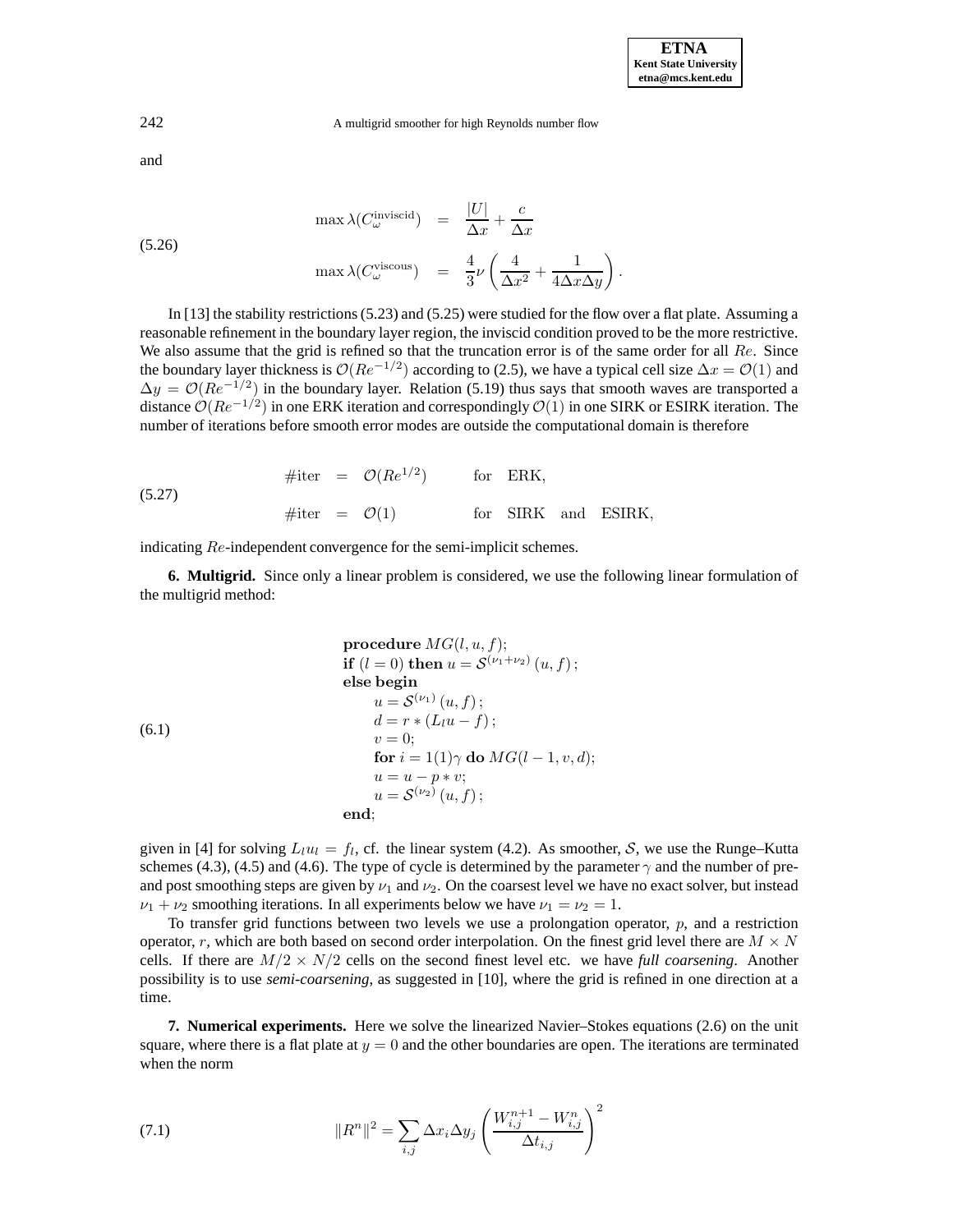**ETNA Kent State University etna@mcs.kent.edu**

### Erik Sterner 243

of the initial residual has been decreased a factor  $10^5$ . As an initial guess we set  $u = U_{\infty} = 0.1, v = 0$  and  $\rho = \rho_{\infty} = 1$ . The dissipation parameter is here  $\varepsilon = 0.02$ .

Let us first study a flow where  $Re = 100$  on a uniform grid with  $M = N$  and perform a grid refinement study for the multigrid method (6.1) with full coarsening and  $\gamma = 2$ , which gives a W-cycle. The smoother is the three-stage ERK (4.3) with  $(\alpha_1, \alpha_2, \alpha_3) = (0.6, 0.6, 1), \Omega_{\text{CFL}} = 1.5$  and  $\Omega_{\text{RK}} = 0.8$ . This is a more efficient smoother than the two-stage ERK in Fig.5.1. In Table 7.1 we see that more or less grid independent convergence is achieved by increasing the number of grid levels as the grid is refined, which is in agreement with theory in [8]. But introducing more grid levels is not always possible, especially in more complex flow simulations where one can seldom define more than three or four grid levels.

TABLE 7.1 Grid refinement study for full coarsening MG.

| grid levels |  |  |  |
|-------------|--|--|--|
| cycles      |  |  |  |

We continue with an experiment where Re is varied by changing  $\nu$  in (2.3). Here the grid is designed to give sufficient accuracy for all  $Re$  rather than impressive convergence rates for the multigrid method. The number of cells in the body-normal direction,  $N$ , is increased with  $Re$  according to Table 7.2 so that there are approximately 25 cells in the boundary layer at  $x = 0.6$ . The other parameters,  $M = 64$  and  $\theta = 0.05$  are fixed, i.e., the stretching parameter in (3.1) is given by  $\alpha = N \cdot \ln(1 + \theta)$ .

TABLE 7.2 Number of cells for various Reynolds numbers.

|    | ჂႩ         | 80     | 104  | 128      |
|----|------------|--------|------|----------|
| Re | $\theta^3$ | $10^4$ | . ი> | $10^{6}$ |

The multigrid method (6.1) is used for 1, 2 and 3 grid levels. Full coarsening is applied and we have  $\gamma = 1$ yielding a V-cycle. In Fig.7.1 we see that the number of cycles grows approximately as  $Re^{1/2}$  when ERK is the smoother, i.e., the same kind of behavior as in the single grid case, cf. (5.27). But with the ESIRK scheme (4.6) as smoother, the result is more or less  $Re$ -independent convergence.

ERK  $\times 10^{4}$ ESIRK 4 1600 1200 3  $MG-CYC1es$ MG-cycles MG−cycles MG−cycles 800 2 1 400  $\Omega$ 0 3 4 5 6 3 4 5 6 log(Re) log(Re)

FIG. 7.1. *Number of full coarsening MG cycles for 1 (*∗*), 2 (o), and 3 (*×*) grid levels*

We now change to semi-coarsening and repeat the experiment above. Coarsening is applied only in the body normal direction. Since we thereby improve the aspect ratio of cells in the boundary layer on coarser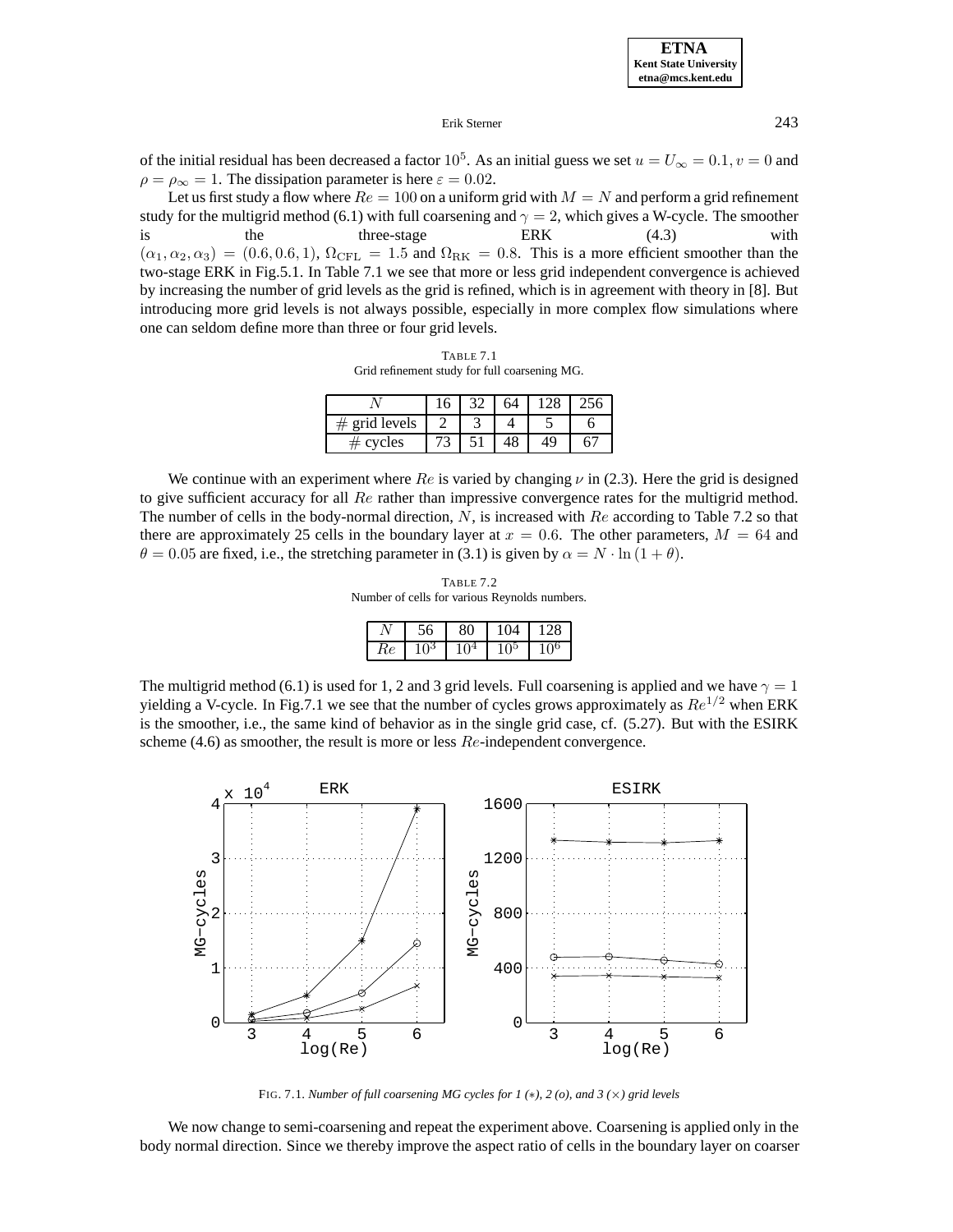levels, the stiffness is hopefully alleviated and the convergence rate is increased for high *Re*. However, in Fig.7.2 we see that the number of iterations is almost the same as for full coarsening when ERK is the smoother, and with ESIRK as smoother the number of iterations is actually increased from the full coarsening experiment. Moreover, the  $Re$ -dependency seems to be very similar no matter what coarsening strategy is used, i.e., the key factor in order to obtain *Re*-independent convergence proves to be the choice of smoother.



FIG. 7.2. *Number of semi-coarsening MG cycles for 1 (*∗*), 2 (o), and 3 (*×*) grid levels*

We let our f90-code run on a Digital AlphaServer 8200 with a EV5/300 MHz processor. In Fig.7.3 we plot the CPU-time in seconds for the MG algorithm with three grid levels, both for full coarsening and semi-coarsening. Since we are solving a linear problem, the CPU-time may be decreased by LUfactorizing the systems in (4.6) once and in each iteration just back substitute. However, this has been avoided since it would give ESIRK an unfair advantage over ERK. After all, our interest is primarily in *non linear* problem. Of course ESIRK requires more operations than ERK, for instance in the experiment where  $Re = 10^6$  one MG cycle with ESIRK is roughly 40 % more expensive. Nevertheless, since the number of iterations is drastically decreased we gain as much as one order of magnitude in CPU-time by switching from ERK to ESIRK. Finally note that semi-coarsening gives rise to more work on coarser grid levels than full coarsening, and therefore it proves to be slower than full coarsening in all our experiments.

**8. Concluding remarks.** In [13] we solved the Navier–Stokes equations (2.1) and the linearized equations (2.6) on a single grid. In both cases the convergence rate was substantially improved by switching from an explicit to a semi-implicit Runge–Kutta scheme. Here we have solved the linearized equations and obtained similar results for the multigrid method. Thus, there are strong reasons to believe that the semiimplicit scheme also works well as a smoother in a non linear multigrid method. In [15] it has been shown that this is indeed the case.

#### **REFERENCES**

- [1] G. J. COOPER AND A. SAYFY, *Additive methods for the numerical solution of ordinary differential equations*, Math. Comp., 35 (1980), pp. 1159–1172.
- [2] , *Additive Runge–Kutta methods for stiff ordinary differential equations*, Math. Comp., 40 (1983), pp. 207–218.
- [3] B. GUSTAFSSON AND P. LÖTSTEDT, *The GMRES method improved by securing fast wave propagation*, Appl. Num. Math., 12 (1993), pp. 135–152.
- [4] W. HACKBUSCH, *Multi-Grid Methods and Applications*, Springer-Verlag, Berlin, 1985.
- [5] C. HIRSCH, *Numerical Computation of Internal and External Flows, Volume 2*, John Wiley & Sons Ltd., New York, 1990.
- [6] A. JAMESON, *Computational transonics*, Comm. Pure Appl. Math., XLI (1988), pp. 507–549.
- [7] H.-O. KREISS AND J. LORENZ, *Initial-Boundary Value Problems and the Navier–Stokes Equations*, Academic Press, San Diego, 1989.